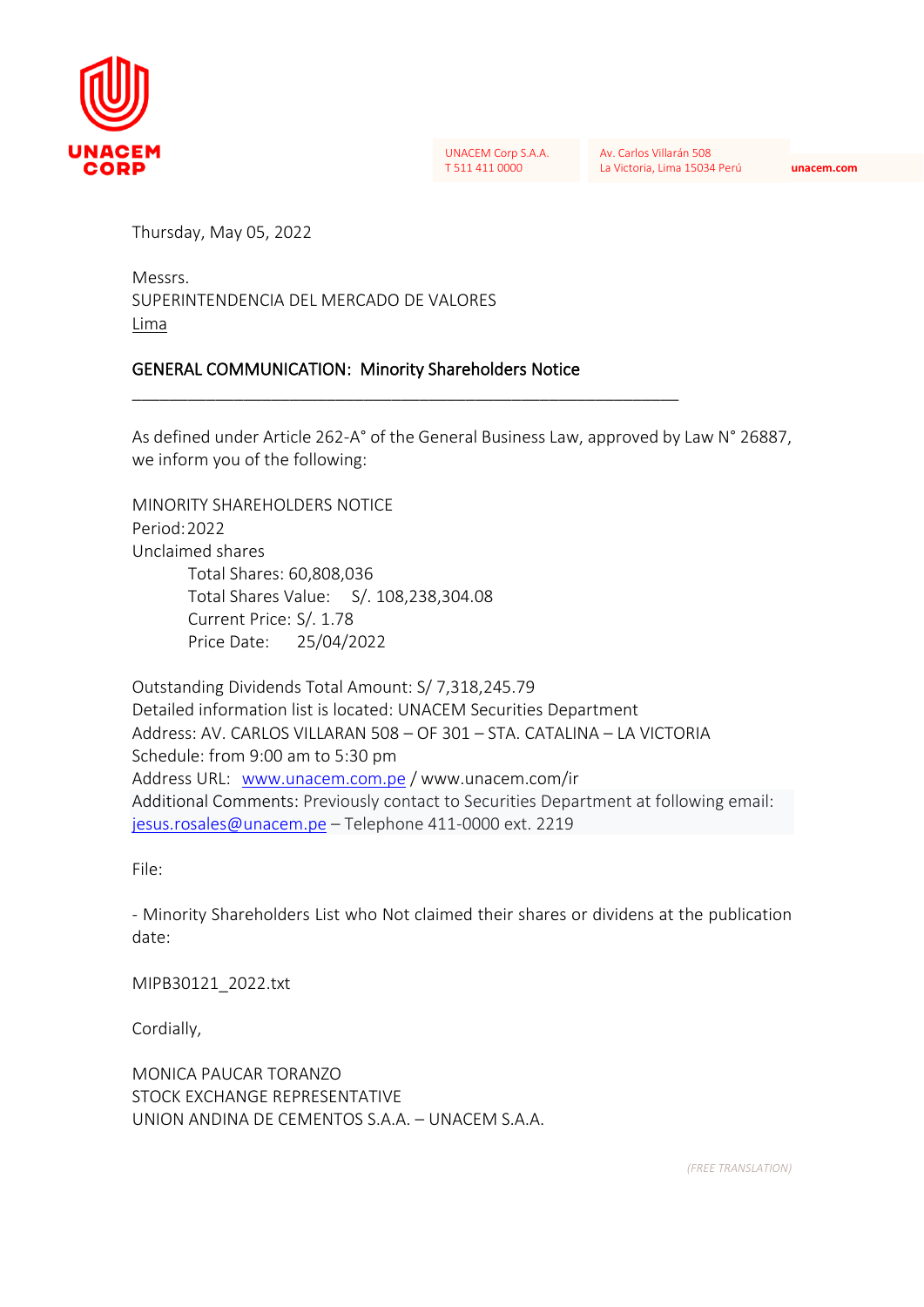

# LIST OF MINORITY SHAREHOLDERS WITH PENDING DELIVERY BENEFITS AS OF 12/31/2021 *Shareholder Shareholder Shareholder Shareholder* ABANTO RONCAL MANUEL ANTONIO ANTONIO ANTONIO ANTONIO ANTONIO A ASCENZO APARICIO DE VILLARAN ROSARIO AIDA GILDA BERNAL RODRIGUEZ SILVIA PATRICIA CAMPOS PORTILLA JOSE ALONSO ASENCIOS BAO NELLY EDITH ASENCIOS BAO NELLY EDITH BERNHARD FLOR CORDENIER, VINCENT CORDENIER, VINCENT CANAVAL BRAVO MAGDA Y PORRAS MIESE ACEVEDO LLOSA DIEGO ASPILLAGA GUISLAIN DE CONROY MARIA YVETTE BEGOÑA BERNUY GUERRERO MANUEL ALEJANDRO CANAVAL PARKS DE PUYO BEATRIZ AGNOLI QUINTILIANO ASPILLAGA TEMPLE ROSA LUISA MARIA ANG ANGLORANO ASPILLAGA TEMPLE ROSA LUADROS CARMEN ALIGNA ANGLORANO ANGLORANO ANGLORANO ANGLORANO ANGLORANO ANGLORANO ANGLORANO ANGLORANO ANGLORANO ANGLORANO ANGLORANO A ALARCON ANDREU HENRY FERNANDO AVALOS VDA. DE CUYA VICTORIA BERTELLO CAMET CARLOS ANTONIO CANESSA ALVAREZ CALDERON MARCO ENRIQUE ALARCON BARATTA GONZALO VITTORIO CESAR ANA ANA ANA ANA MENTURA FLORA CARMEN ANA MARIA TULA CARRERA ANA MARIA TULA CANA ELEONA ELEONARDO GREGORIO GREGORIO ALARCON DE MENDIETA LAURA ANDAR AND AND ARAR CORDERO GEDEON AND SON DE SALLER AND SNYDER CARAVEDO VELAOCHAGA JOAQUIN ALCANTARA FIGUEROA EDUARDO ESTEBAN ANGLES DELFINA AZAÑERO SAONA JOSE MANUEL AZAÑERO SAONA JOSE MANUEL ELE EN ENGLES DELFINA EN ENGLES DELFINA ALIAGA PACHECO MIGUEL CARDENAS RADENAS RAULO DE CUNEO ONDINA ADRIANA LUISA BOLS ASSOCIATES CO. CARDENAS CARDENAS RAULO DE CONDINA ADRIANA LUISA BOLS ASSOCIATES CO. CARDENAS RAULO DE CONDINA ADRIANA LUISA BOLS ANDENAS RAULO ALCCA MENDOZA AGUSTIN BAERTLONI BAERTLONI FRANCISCO AUGUSTO CARDENAS CONZALES AND BOCANEGRA IRIGOIN DIOMEDES COMZALES ALEJANDRO GILBERTO ALMENARA FIGARI BEATRIZ BAERTL MONTORI JOSE ANTONIO BOLSE ANTONIO BOLSA DE VALORES DE LIMA S.A. CARDENAS GONZALES SAMUEL WALTER ALUANLLI PELLEGRINI JORGE BAERTL MONTORI MARIA AMALIA BOTTERI HERRERA ROBERTO ALFREDO CARRASCO SUPO ELIGIO ALVARADO SAN MIGUEL BLANCA A. BALLEN ALVAREZ CALDERON FRANCISCO BRASCHI MENDIOLA DE BARREDA BEATRIZ CARRILLO AVALOS ANTONIO LVAREZ CALDERON GONZALEZ MIGUEL ERNESTO ALBERTO **BALTAZAR SORIANO LUIS HERNAN** BRISSOLES ARANA SILVIO CARRILLO TARAZONA IORGE WILLIAM DREG WILLIAM BRISSOLES ALVAREZ CHAVEZ EDGARDO AUGUSTO BANCO AND BANCO CONTINENTAL BUCKELEW DE CORNEJO BERTHA BUCKELEW DE CORNEJO BERTHA CARRIQUIRY BLONDET FERNANDO CARLOS LVAREZ GUZMAN CARLOS ALBERTO **BARAHONA CAMACHO CARLOS MANUEL VICENTE** BUCKLEY CASTAÑEDA ROBERTO CASAS BERNAL JUAN FELIX ALVAREZ PITA ROBERTO ISMAEL BARATTA MAZZINI DE ALARCON ROSA ANGELICA BURGOS GARCIA DE BARDALES LAURA ROSA CASTAÑEDA AYAY WILSON MODESTO ALVAREZ SANTILLANA DE TORRES NELLY DE ANGLES PREMIÈRE PREUCKER ZOILA MARIA ELVIRA DE PREMIÈRE PREMIÈRE PRESENTANTE CACERES FERNANDO DE CASTIELLA QUIJANO BEGONA ALVAREZ URDAY MIGUEL ANGEL ANGEL BARRANTES OLIVARI TOMAS ARTURO CONSTANTES OLIVARI TOMAS ARTURO CONSTANTE LETTS MANUEL JOSE MARCOS CASTIELLA QUIJANO CRISTINA AMAYA CORDOVA RAFAEL BARRELA AGUIRRE MARIA ELENA BUSTAMANTE OLIVARES ALEJANDRO VICENTE CORDOVA RAFAEL AGUIRNO FERNANDO CORDOVARES ALEJANDRO VICENTE CASTIELLA QUIJANO FERNANDO ANDRADE SANCHEZ VICTOR ARTHUR BARREDA BRASCHI CARLOS EDUARDO BUSTAMANTE ROMERO DE REY TERESA CASTIELLA QUIJANO SOLEDAD ANGULO AREVALO LUZ MARINA BARREDA BRASCHI MARÍA TERESA CASTILLO BRASCHI MARÍA TERESA CASTILLO BELSUZARRI TRINI SANDRO CASTILLO BELSUZARRI TRINI SANDRO ARAKAKI DE PORTUGAL CATALINA BARRENECHEA GALDOS RUBETH NATALIS CABALLERO TORO MOISES CABALLERO TORO MOISES CABALLERO TORO MOISES CASTILLO DAMIAN CARLOS JORGE ARANIBAR CEVALLOS CARMEN JULIA CASTILLO DAMIAN ELIZABETH BARRENECHEA URRUNAGA MARIA ELENA CASTILLO DAMIAN ELIZABETH BARRENECHEA URRUNAGA MARIA ELIZABETH CASTILLO DAMIAN ELIZABETH BARRENECHEA URRUNAGA MARIA ELIZABETH CASTIL ARBULU CROUSILLAT MARIA TERESA DE SARRENECHEA URRUNAGA MARIO ISAAC CABIESES ELMORE MARTHA CABIESES ELMORE MARTHA CASTILLO GUILLERMO GLORIA HAYDEE ARELLANO TARAMONA CARMEN DORIS CARELLANO SUN DE SARRETO RAMOS MARISEL CABIESES ELMORE VON DE VALLE LAURA CASTELLO GUILLERMO LEONARDO RUBEN ARIAS CASTAÑEDA ROSA BEATRIZ CARRY OVERSEAS CORP CAIZERGUES BERNARD PATRICK CAIZERGUES BERNARD PATRICK CASTRO RUFINO SANTOS MAXIMO ARIAS CORDOVA CAROLINA IVONE BAZAN ARMAS JAVIER WILFREDO CALAMBROGGIO COCCI ANTONIO SALVADOR CAYCHO MORALES JORGE ARIAS ESPICHAN ARTURO JULIO CONTENTAL DE SER SEMINARIO BLANCA MARIA ELIZABETH CALDERON BECERRA JOSE MIGUEL CALDERON BECERRA JOSE MIGUEL CONTENCIA DE VILLEGAS MAXIMA ARIAS JACAY ENRIQUE CEBREROS DORREGARAY GLORIA MYRIAM BEINGOLEA FAJARDO GILBERTO CALLE CASTILLO MARIA DEL ROSARIO CALLE CASTILLO MARIA DEL ROSARIO CEBREROS DORREGARAY GLORIA MYRIAM ARIAS LOPEZ JORGE JAVIER BENAVIDES DELGADO DE DE LA GUERRA ROSA CALLIRGOS BENZA ANA MARIA CESPEDES CHIARELLA LUIS ARIAS SCHEREIBER WIESE FELIPE BERGER LUCHT HERMAN CALVO RETANA JOSE ROBERTO CESPEDES CRUZ DE BISSO LIDIA BERTHA ARRIAGA GARCIA ELDA PATRICIA CESPEDES CUSI CESAR LEONIDAS BERMEJO URA ARIEL CAMPERO LONGA NATHALO COMPERO LONGA NATHALY CAMPERO LONGA NATHALY CAMPERO LONGA NATHALY CAMPERO LONGA NATHALY CESPEDES CUSI CESAR LEONIDAS

UNACEM CORP. S.A.A. Av.Carlos Villarán 508 Santa Catalina, La Victoria Lima – Perú. Telf (51-1) 411-0000 e-mail: [postmaster@unacem.com.pe](mailto:postmaster@unacem.com.pe) – [www.unacem.com.pe](http://www.unacem.com.pe/)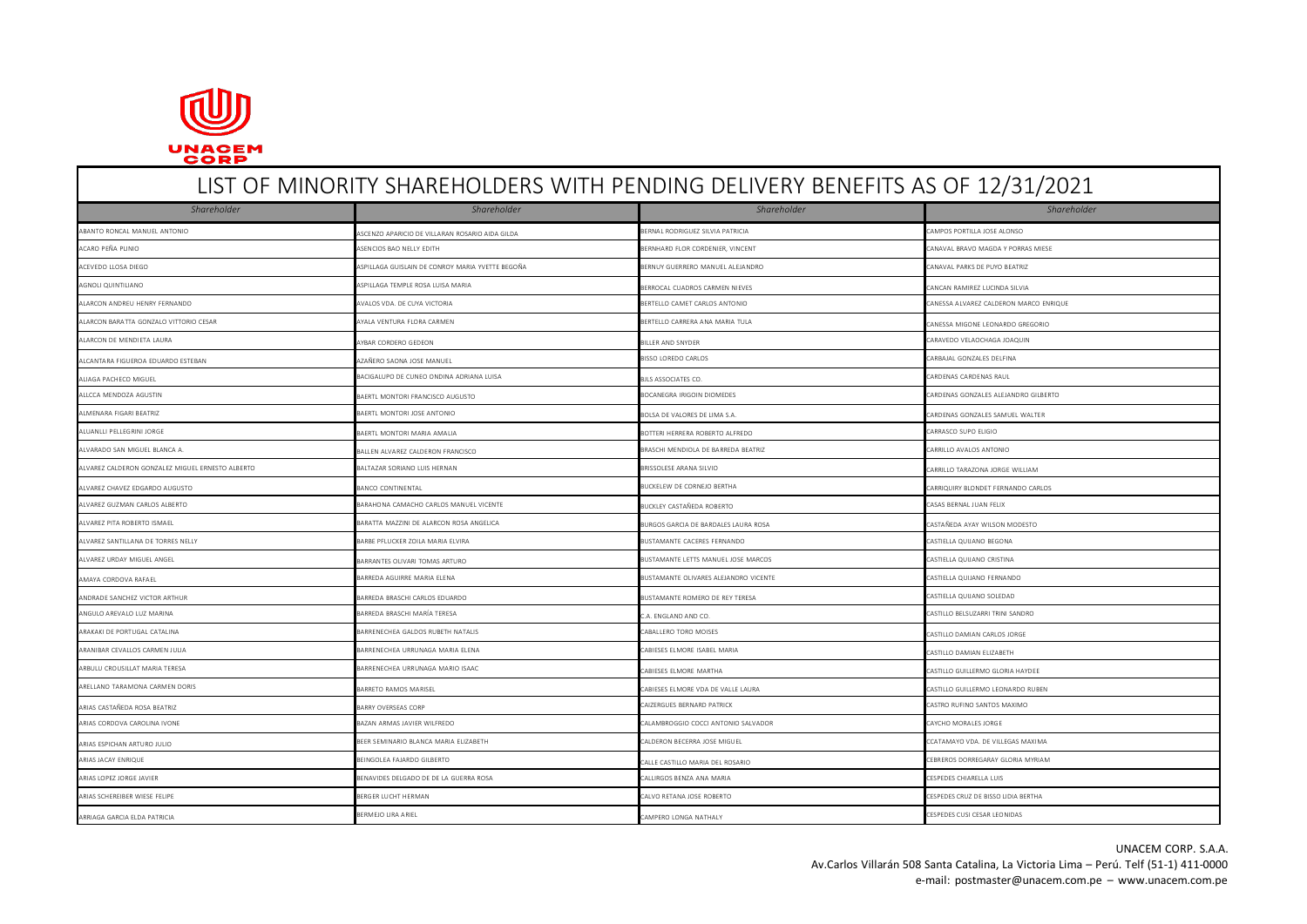

# LIST OF MINORITY SHAREHOLDERS WITH PENDING DELIVERY BENEFITS AS OF 12/31/2021 *Shareholder Shareholder Shareholder Shareholder* COMUNIDAD CAMPESINA HUANCOY - SACSAMARCA DAVILA AREVALO YSABEL ADELA DAVILA AREVALO YSABEL ADELA DAVILA AREVALO YSABEL ADELA DAVILA AREVALO YSABEL ADELA DAVILA AREVALO YSABEL ADELA DAVILA AREVALO YSABEL ADELA DAVILA AREVAL CONROY LANATTA DE MARSANO MARIA DE ANAS ANGEL CONROY LANATTA DE MARSANO MARIA DE ALIAGA FERNANDINI JOSE AGUSTIN EULOGIO CONRO CONRO CARLA EUGENIA DE ACUSTIN EUGENIA DE ACUSTIN EUGENIA DE ACUSTIN EUGENIA DE ACUSTIN EUGENIA CESPEDES PALACIOS LUIS ANDRE CONTREAS ENCISO JUAN CONTRERAS ENCISO JUAN DEL RIO PEREZ MIGUEL ENRIQUE ENRIQUEL<br>CESPEDES PALACIOS LUIS ANDRE CESPEDES SALAZAR DE OVEDO ULIANA DE CORDERO DE GRIMALDO AMANDA DE ALMENARA DE ALMENARA BARREDA GABRIELLA DE LA DELLEPIANE DE DELLEPIANE DE BERCKEMEYER MARIA GERDA CESPEDES SALAZAR WILLIAM PERCY CORONADO SON CORONADO JIMENEZ PEDRO FAUSTO CORONADO SON CORONADO O CORONADO JIMENEZ PEDRO FAUSTO CORONADO A CORONADO A CORONADO JIMENEZ PEDRO FAUSTO CORONADO SON ENTELADO E ALMENARA LICETI AU CHAMBI MACHACA BERLY YELVI CORTEGANA ALVA OSCAR CORTEGANA ALVA OSCAR DE BENEDETTI LUIS DEZA DEZA MORALES MARIA ISABEL CORTES PRADO ALBERTO CORTES PRADO ALBERTO DE ENEVAS DE FREYRE JIMENEZ FRANCISCO DE PREYRE JIMENEZ FRANCISCO DIAZ CCENCHO ELEUTERIO CHAVEZ CACHAY VDA. DE TEJADA MARIA DONALA CORTEZ MORENO EUGENIO DE FREYRE JIMENEZ JOSE MARTIN DE FREYRE JIMENEZ JOSE MARTIN DIAZ DE GONZALES CORTES LUCY CORTEZ RAMOS DESI DELMO CORTEZ RAMOS DESI DELMO DE GREGORI ORMEÑO CARMEÑO CARMEN ROSARIO DE GREGORI ORMEÑO CARMEN ROSARIO DIAZ DE UCHUYA RINA EDILBERTA CHAVEZ GUTIERREZ JORGE M. COTERA DE SOCUALAYA BERTHA DE LA PIEDRA GRANA MARIA MACARENA DIAZ DIAZ DAGOBERTO LUIS CHAVEZ ULLOA LUCIANO CRAIG REVILLA JAMES CRAIG REVILLA JAMES DE LA PIEDRA GRAÑA MARIA GRAÑA MARIA GRACIA CRACIA DIAZ HUAYTA JOSE ESTEBAN CHE HIUGUAY ELENA CHE CHE DE LA PIEDRA IZAGA DE LA PIEDRA IZAGA DE RIZO PATRON MARIA CECILIA DIAZ HUAYTA JULIO JESUS CHIA DE VIZARRETA MARIA OLGA CRUZADO CARRASCO CHRISTIAN MANUEL DE LA PIEDRA LORA VDA. DE CUNEO MARCELA DIAZ HUAYTA MIRTHA VICTORIA CHICHIZOLA ROCCA VDA DE ESCUDERO NORMA LETICIA CUENCA GRADOS ABRAHAM DE LA PIEDRA RUSSO DE DE LA TORRE MARIA GABRIELA DIAZ SANDOVAL NATALY VICTORIA CHESTA MUNOA EMMA ERLINDA EMMA ERLINDA DE LA TORRE CASTRO SAMUEL JOSE DE LA TORRE CASTRO SAMUEL JOSE DE LA TORRE CASTRO SAMUEL DE LA TORRE CASTRO SAMUEL DE LA TORRE CASTRO SAMUEL DE LA TORRE CASTRO SAMUEL DE LA TORRE CASTR CHOQUEGONZA QUISPE MARIO RAUL CUEVA CARHUANCA ABEL DE LA TORRE DE LA PIEDRA DE DE LOS RIOS BERTHA ADRIANA MARIA DOSE LUTH FRITZ BERND CHU YONG JOSE DOMINGO CUMPA REVES DANIEL SANTIAGO CUMPA REVES DANIEL SANTIAGO CHU ANNO 2012 DE LA TORRE DE LA PIEDRA DIEGO EDUARDO COMPONENT DE DOURDJEANNI PEYRONNET JEAN CHUG LEE ABELARDO CUNEO DE LA PIEDRA FEDERICO AUGUSTO CHUG LA PORTUNIDA DE LA TORRE DE LA PIEDRA VICTOR JULIO PIO COMPONENTA DE LA PIEDRA VICTOR JULIO PIO COMPONENTA DE LA PIEDRA VICTOR JULIO PIO COMPONENTA DE LA PIEDRA VI CHUMPITAZ AGAPITO JULIA IRIS CUNEO DE LA PUNCO DE LA PIEDRA GERARDO ALBERTO CHUMPO DE LA TORRE GRADOS ANDREA DEL PILAR CHUMPO DE LA TORRE GRADOS ANDREA DEL PILAR CHUMPO DE LA TORRE GRADOS ANDREA DEL PILAR CHUMPO DE LA TORR CHUMPITAZ CAMACHO DE LINARES SANTOS VICTORIA CUNEO DE LA PIEDRA LAURA MARIA DE LA TORRE GRADOS CARLOS RODRIGO DURAND PALACIOS CARLOS FRANCISCO AUGUSTO CHUMPITAZ CAMACHO JULIAN CUNEO DE LA PIEDRA MARCELA MARIA LAURA DE LA TORRE-UGARTE MESIA ROSA GISELLA DE LA TORRE-UGARTE MESIA ROSA GISELLA DURAND PALACIOS JAIME JOSE CHUQUIHUARA ARAUJO JOSE VICENTE CUNEO DE LA DE LAUDEO DE LA PIEDRA ROSSANA MARIA DE LA DE LA VILLE GARCIA MIRO HERNANDO DE LA DE LA DE LAU CHUN S A CIER O´BRIEN CESAR A. CHENDRIA AN CUNEO PETERSEN JOAQUIN CUNEO DE MONZARZ STIER DE CINO FANNY GERTA AN CHENDRIA CAYLLAHUA ISAIAS CIER SAENZ CESAR FEDERICO CUNEO PETERSEN SEBASTIAN CUNEO PETERSEN SEBASTIAN DE MONZARZ STIER OSCAR DE MONZARZ STIER OSCAR CHE SAENZARZ STIER OSCAR CHE SAENZARZ STIER OSCAR CHE SAENZARZ STIER OSCAR CHE SAENZARZ STIER OSCAR CIEZA FLORES MARIVEL Y/O CIEZA FLORES MARIA ELENA COMPUNIDADE DE ORBEGOSO ELEJALDE DE ORBEGOSO ELEJALDE DE HAAKER MARIA CRISTINA EDILAM EDILAM EDILAM EDILAM EDILAM EDILAM EDILAM EDILAM EDILAM EDILAM EDILAM EDILAM EDILAM ED CLEMENTE RAMIREZ CESAR AUGUSTO CUSTOMERS COMPANY INC. DE OSMA BERCKEMEYER CARMEN MARIA CLARIBEL EDUARDO HERRERA AMBROCIO CLEMENTE RAMIREZ FANNY ERICA DAN DAMMERT DE FOBRES ISABEL DAMMERT DE FOBRES ISABEL DE OSMA BERCKEMEYER FELIPE JUAN LUIS DE OSMA BERCKEMEYER FELIPE JUAN LUIS DE OSMA BERCKEMEYER FELIPE JUAN LUIS DE OSMA BERCKEMEYER FELIPE J CLEMENTE RAMIREZ JULIA PATRICIA DAMMERT RIZO PATRON ANTENOR MIGUEL DE OSMA BERCKEMEYER JOAQUIN NICOLAS EL PACIFICO PERUANO-SUIZA CIA CLEMENTE RAMIREZ MARINA ROSANA DAMMERT RIZO PATRON ERNESTO DE OSMA BERCKEMEYER MARIA EUFEMIA ESTHER ROSA ELEANA SOLEDAD HENRIQUEZ CLEMENTE RAMIREZ SERGIO ELISEO DASSO CHOPITEA ANTONIO FRANCISCO MARIO DE OSMA BERCKEMEYER MIGUEL FERNANDO EMPRESA DE TRANSPORTES MCAL.CACERES OGORNO DE LA PAZ GUILLERMO DA COGORA ESPA AREVALO ALFONSO ARTEMIO DE LA PAZ ARCES ALVEAR ESPA GARCES ALVEAR ESPA GARCES ALVEAR FERNANDO SALCEDO CORNO MALDONADO GIACOMO STEFANO DAVILA AREVALO ELENA GLORIA DAVILA AREVALO ELENA GLORIA DE OSMA DE OSMA BERCKEMEYER SANTIAGO GASPAR ESPEJO GOMEZ VICTOR SANTIAGO GASPAR ESPEJO GOMEZ VICTOR SANTIAGO GASPAR ESPEJO GOMEZ VICTO CAMPESINA CHANCHA DAVILA AREVALO LUIS ALFONSO DE RUTTE BAZALAR DE GUTIERREZ MARIA GABRIELA ESPINO RODRIGUEZ MARCIAL HIGINIO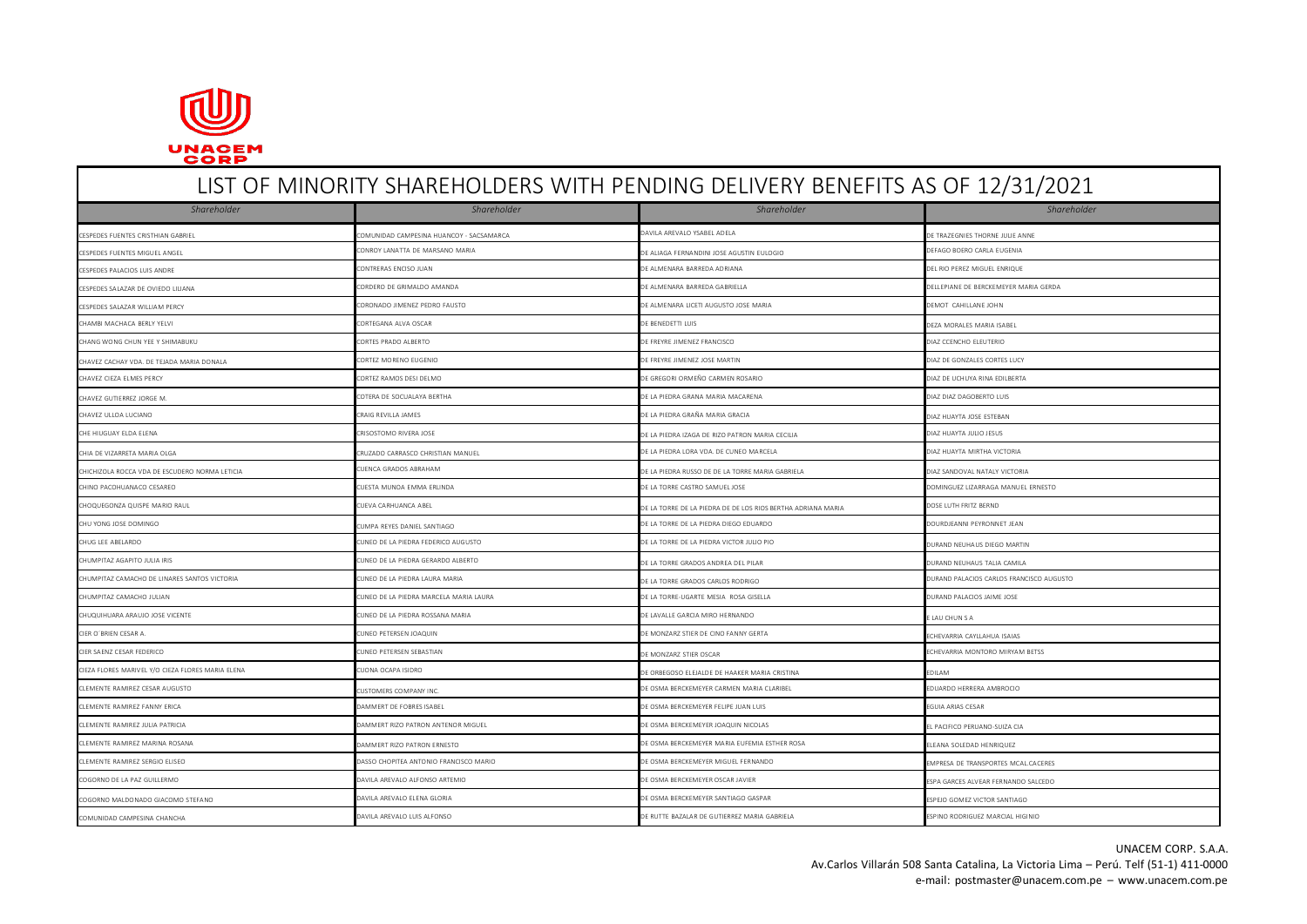

# LIST OF MINORITY SHAREHOLDERS WITH PENDING DELIVERY BENEFITS AS OF 12/31/2021 *Shareholder Shareholder Shareholder Shareholder* ESPINOZA RAMOS JUAN CARLOS CONTENTES EN CONTRATO FRANCHI PRATO FRANCESCA COMEZ DE LA TORRE CAMPOS ANDRES EDUARDO COMEZ DE LA TORRE CAMPOS ANDRES EDUARDO COMEZ DE LA TORRE CAMPOS ANDRES EDUARDO HUAMAN DELGADO JOSE SANTIAGO ESPINOZA ROMAN OTMARO COMPOSTADO EN ERANCHI PRATO LUIS MIGUEL GOMEZ SANCHEZ CELSO BANCHEZ CELSO B. COMEZ SANCHEZ CELSO BANCHEZ CELSO BANCHEZ CELSO BANCHEZ CELSO BANCHEZ CELSO BANCHEZ CELSO BANCHEZ CELSO BANCHEZ CELSO BANCH ESTELA VARGAS DE SOLIS DORIS VILMA EN ARTINO EN ANGLO-MARTIN GONZALES LOYOLA NEREIDA EMERITA EMERITA EMERITA EMERITAZ MARINO BUENO ROBERTO MARTIN FRANCO BUENO ROBERTO MARTIN ESTELA VARGAS FORTUNATO CON EL PINO JOSE CARLOS EN ENTERITOSCAR EDUARDO CONZALES MOREYRA LUIS GUSTAVO GONZALES MOREYRA LUIS GUSTAVO GONZALES MOREYRA LUIS GUSTAVO CONZALES MOREYRA LUIS GUSTAVO CONZALES MOREYRA LUIS GUSTAVO ESTELA VARGAS LUCIO RULFEN GONZALES MONTENE CASTRO CLELIA LUISA GONZALES VIDALON LOUDO LOUDO DUVINA JULIA HUATA RIOS ZENON HUAYTA RIOS ZENON ESTENOS SEPULVEDA JESUS ALFREDO FRIGORIFICO HAVECO S.A. GONZALES ZAPATA DE DAMMERT MARIA ELISA HUERTA HUERTA HUERTA AGUSTIN NERY ESTUDIO DE ASESORIA LATINOAMERICANA S.A. CHENTES AÑANCA FELICITAS GORDILLO FRANCO JUAN HUISARAYME MEDINA LIZBETH MARCELA ELENTES AÑANCA FELICITAS CORDILLO FRANCO JUAN HUISARAYME MEDINA LIZBETH MARCELA EXLEY STOKELL MICHAEL GERARD FUENZALIDA SALVATIERRA CARLOS GOTELLI DE BENAVIDES MARITZA ELENA HURTADO ARISTA MARY FABRICA DE PRODUCTOS ALIMENTICIOS SIBARITA S.A. FUNDACION AUGUSTO N. WIESE GRAFITEX S.A. GRAFITEX S.A. GRAFITEX S.A. GRAFITEX S.A. HURLEY AND COMPANY FABRICA PERUANA ETERNIT S.A. FUNG UCEDA ANDREA CRISTINA GRANDA LOMBARDI DE BLOCK MARIA ROXANA HURTADO BUSTOS LOURDES FALLA CORDEROP LILIAM VICTORIA FUNG TELASQUEZ UNG VELASQUEZ JORGE RAFAEL GRIJALVA DIAZ MARCO ANTONIO GRIJALVA DIAZ MARCO ANTONIO GRIJALVA DIAZ MARCO ANTONIO HURTADO FUENTES KATTY LUZ FARFAN PRENTICE GUILLERMO JUSTINO FUENTES RUDY VALLERIO FUPUY CHUNG JORGE ANTONIO GALERIO FUENTES RUDY CHURTADO FUENTES RUDY VALERIO FEISE OLLIG HANS WERNER GAITAN CASAS ANSELMO GONZALO GUERCIO OCRE ROBERTO HURTADO LUNA VDA DE ISOLA LUCY JULIETA er and the serve of the companishment of the GALDOS LAOS DE BARRENECHEA GLORIA JESUS GUERRERO SOME GUERRERO JOSE GUERRERO JOSE INFANTES MANDUJANO DE GOMEZ IRMA SARA FERNANDEZ PLENGE MARIA JOSE GAMBINI LOSTAUNAU AUGUSTA HAUGUSTA F GUERRERO LINARES JUAN CARLOS ALFREDO IGOE GAMBINI LOSTAUNES VON GUERRERO LINARES JUAN CARLOS ALFREDO IGOE JAMES VIAN GUERRERO LINARES JUAN CARLOS ALFREDO IGO FERNANDEZ SANDOVAL JOSE GAMIO MARIA TERESA (SUC) GAMIO MARIA TERESA (SUC) GUERRINI MICHELE CRISTINA INDUSA S.A.C. INDUSA S.A.C. FERRANDO GAMARRA MARTHA CARMELA GANAJA GUSHIKEN PEDRO GUEVARA FERNANDEZ ERNESTO HILDEFONZO INGEBRETSEN PAUL HOWARD ERRE CALDERON MARIA CECILIA GARAVITO BERROCAL JOSE GABRIEL GARAVITO BERROCAL JOSE GABRIEL GUIDO TALAVERA GERMAN GUIDO TALAVERA GERMAN INGUNZA DIEZ MARIA DE LOURDES FERREIRO SERRANO SOLEDAD GARAY ARNAO ZENOBIO URBANO GUTARRA TARAZONA ADEMIR FERNANDO ISHIDA MORINO JAIME FERREYROS CABIESES GUSTAVO GARCIA LAPSLEY JOSE ROMULO GUTARRA TARAZONA CELENITA IRMA INMOBILIARIA C.P.E.S.A. FERREYROS GAFFRON JORGE C. GARCIA SAYAN LARRABURE MARIA LUZ GUTARRA TARAZONA JOHN ALBERTO INMOBILIARIA CALVO S.A.C. FINANCIERA DEL SUR GARCIA SAYAN ROCA CAROLINA GUTIERRES VADILLO MARCO GUTIERRES VADILLO MARCO INMOBILIARIA ISAFUR S.A. FIRPO CARRASCO RENZO ENCORNERO GARCIA SAYAN ROCA PATRICIA GARCIA SAYAN ROCA PATRICIA GUTIERREZ CORNELIO SUSANA GUTIERREZ CORNELIO SUSANA GUTIERREZ CORNELIO SUSANA INVERSIONES DIANA S.A. FLORENTINI VERA IRMA LUCY GARCIA YANAC DE TAMI TATY ROXANA GUTIERREZ LINO INVERSIONES DIVERSIFICADAS S.A. EN LIQUIDACIÓN FLORES CHIRE ANDRES NILO GIBU YABIKU MERCEDES GIBU YABIKU MERCEDES GUZMAN GRONDONA HECTOR CARLOS GUZMAN GRONDONA HECTOR CARLOS GUZMAN GRONDONA HECTOR CARLOS GUZMAN GRONDONA HECTOR CARLOS GALOS GALOS SUR S.A. FLORES CRUCES JORGE LUIS CRUCES DESPAINS AND ALLEGED OF THE SECOND BENOIT HERNANI CHARGE THE SECOND BENOIT HERNANI CHARGE THE SECOND BALKIM VIAL GUSTAVO HERNANI CHARGE THE SECOND S.A. ERERA MARIA ELIZABETH GIL BECERRA MARIA ELIZABETH HERRERA BOLIVAR HUGO O POMEZ DE HERRERA ROSA ISOLA BARTET HECTOR CARLOS EUGENIO FLORES VILLEGAS CARMEN ROSA GILBERT NIETO JIM HESSE ALFAGEME HUGO ISOLA CAMBANA EUGENIO ANTONIO LIBORIO FLORES VILLEGAS GREGORIO GILDEMEISTER BOHNER HEINZ HESSE MARTINEZ RICARDO ISOLA CAMBANA MAX FRANCISCO FLORES VILLEGAS JOSE GILVONIO ALEGRIA LEONCIO RUBEN HIDALGO HERENCIA FRANCO IVANISSEVICH WILSON OSCAR FLORES VILLEGAS LUZ FRANCISCA GIUNTA BERGNA TERESA HIGA MONDRAGON CESAR AUGUSTO JACOBS BARDALEZ ZOILA LINDA FROM SOLDSTEIN ROJAS YEDIDYAH YSHAY AGOLDSTEIN ROJAS YEDIDYAH YSHAY HINOJOSA CHACON CARMEN CECILIA J.C. ORR AND COMPANY GOLDSTEIN ROJAS YEDIDYAH YSHAY AGOLDSTEIN ROJAS YEDIDYAH YSHAY TAGA TAGA ON TAGA HINOJOSA CHACON CARME MINOS S.A. GOMEZ BRAVO CARLOS ALFREDO GOMEZ BRAVO CARLOS ALFREDO HINOJOSA CHACON OLGER MARTIN HINOJOSA CHACON OLGER MARTIN ARA ZAMBRANO YRMA LUZ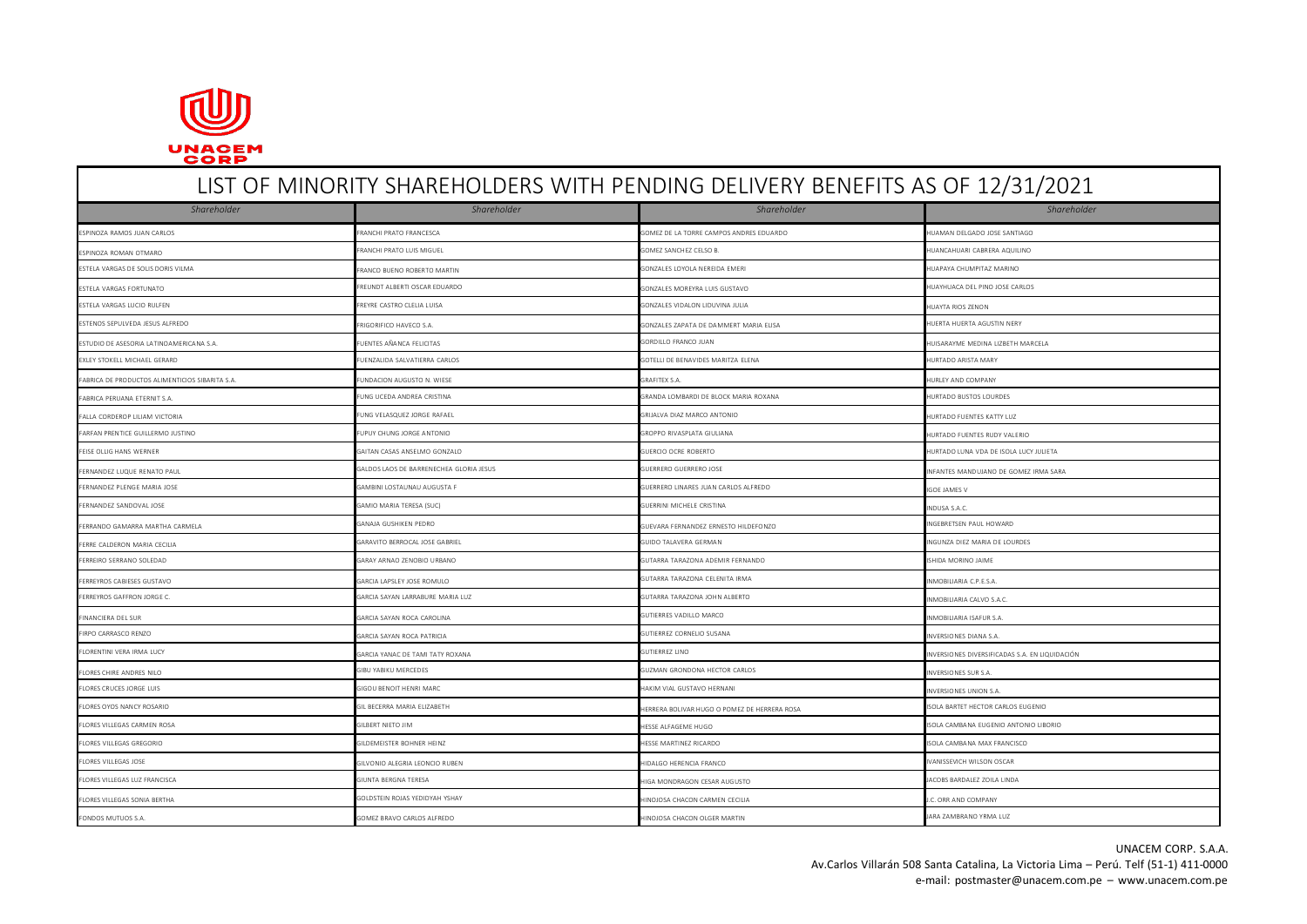

# LIST OF MINORITY SHAREHOLDERS WITH PENDING DELIVERY BENEFITS AS OF 12/31/2021 *Shareholder Shareholder Shareholder Shareholder* MARAVI ESTRELLA ROSARIO **LEONOR MARAGA SILVA NELLY SALOME** MATA BECERRA DE REY ROCIO LUZ MATA BECERRA DE REY ROCIO LUZ MOREYRA GARCIA DE MARIATEGUI LEONOR MARIA LUISA JAVE HUANGAL WALTER RAMON LIZIER BENAVIDES GABRIELA LETICIA MATOS ALVARADO SONIA RUTH MOUNTS ZINK WILLIAN GUNTIS JAVE HUANGAL WALTER RAMON LIZIER PAREDES JIMENA CAROLINA MATOS DE RIVAS LILIANA MUJICA BARREDA CARLOS JOSE JUAN JENKINS GIBSON ALEJANDRO JORGE NEWSLO NEWSLO LLAMAS MONTOYA IVAN ROSULO NAURY ARRA LUIS CESAR MUJICA NUGENT CLARA NUGENT CLARA NUGENT CLARA NUGENT CLARA NUGENT CLARA NUGENT CLARA NUGENT CLARA NUGENT CLARA NUGENT CLARA NUGE JIMENEZ SANTIAGO AMPARO MILAGRO LOEBL BLANK DORA MAVILA MARQUINA IRMA MARIA ISABEL MURILLO MONTALVO LUIS ALFREDO JOO SALMON SOLEDAD NAVEROS FLORES JORGE ANDRES LOO CHUY DE CARTOLIN ROSA GLADYS MCKEON SUSAN MCKEON SUSAN MCKEON SUSAN MCKEON SUSAN MCKEON SUSAN MCKEON SUSAN MAVEROS FLORES JORGE ANDRES KANASHIRO MIYAJIRA JUAN NESTOROVIC GABUTEAU JEIMY NESTOROVIC GABUTEAU JEIMY NESTOROVIC GABUTEAU JEIMY NESTOROVIC GABUTEAU JEIMY NESTOROVIC GABUTEAU JEIMY NESTOROVIC GABUTEAU JEIMY NESTOROVIC GABUTEAU JEIMY NESTOROVIC GABUT KCAM CHUNG PEDRO LOPEZ NIÑO DE GUZMAN RENZO LIVIO NEWINS EDNA BRIZO LIVIO NEWINS EDNA BRIZO LIVIO NEWINS EDNA BRIZO LIVIO KOVACS KALMAN NEWS CHIPOCO DIANA CARMELA LOPEZ SALAS JAVIER FERNANDO **MENDO PORTAL JORGE ANSELMO NIEVES CHIPOCO DIANA CARMELA** KRUMDIEK SORG HANS WERNER OSKAR RICHARD LOPEZ SUZAETA LUIS LOPEZ SUZAETA LUIS NEW DENDOZA CUEZA EDUARDO NENDOZA CUEZA EDUARDO NINACONDOR ATAUCURE MARINO LA PUENTE RODRIGUEZ CARLOS FILIBERTO **LUYO LUYO LUYO LUYO LUYO LUYO ROLANDO** MENDOZA YAPO ADA MENDOZA YAPO ADA NINO ALI SALARDO NINO OLAYA LUIS ABELARDO LA SERNA UCEDA MANUEL NONATO JANAMPA JOSE LUIS MADRID WOSAN SUSANA LUCIA NADRID WOSAN SUSANA LUCIA NERCEDES REYES MANUEL JAVIER NADRID WOSAN SUSANA LUCIA NADRID WOSAN SUSANA LUCIA NADRID WOSAN SUSANA LUCIA NADRID WOSAN SUS A TORRE ROBERT GEORGE MAESTRE LIZARZABURU TATIANA MAESTRE LIZARZABURU TATIANA MAESTRE LIZARZABURU TATIANA MAESTRE LIZARZABURU TATIANA MAESTRE LIZARZABURU TATIANA MAESTRE LIZARZABURU TATIANA MAESTRE LIZARZABURU TATIANA MAES MAEZONO YAMASHITA LUIS MAEZONO YAMASHITA LUIS CHOOL DE LAGOS ARROYO JAIME NESAS ARROYO JAIME NUÑEZ DEL ARCO RE ANNE Y/O RIVERO DE NUÑEZ DEL ARCO MATILDE LAMARCHE PHILIPPE **MAJEWSKI MILITZ DE KRUMDIEK SONJA** MEYER BERNARD N. MEYER BERNARD N. OLAECHEA VINCES CARMEN ROSA LARCO BRESCIANI ROSANA MARIA ROSTA MARIA ROSTA MARIA ROSTA MARIA ROSTA MARIA ROSTA MARIA ROSTA MARIA ROSTA MARIA ROSTA MARIA ROSTA MARIA ROSTA MARIA ROSTA MARIA ROSTA MARIA ROSTA MARIA ROSTA DA MARIA ROSTA DA MARIA ROSTA D LAY SANCHEZ DE CAM LUZMILA CELINDA MANSILLA DE MANRIQUE FLOR MANRIQUE FLOR MANTINEZ ELLIANE MANSILLA DE MANRIQUE FLOR MANRIQUE FLOR MANTINEZ ELLIANE MANTINEZ ELLIANE MARIA SHEILA LAZARD FRERES AND COMPANY MANSILLA RAMIREZ ELIZABETH EUGENIA MIRANDA VARGAS LUIS ALBERTIO ORDOÑEZ DE LA PIEDRA DE SALAZAR LAURA LEE GARCIA SAYAN LAURA MARINA MARINA MANZUR SALGADO SALOMON CARLOS MANZUR SALGADO SALOMON CARLOS MANZUR SALGADO SALOMON CARLOS MANZUR SALGADO SALOMON CARLOS MANZUR SALGADO SALOMON CARLOS MANZUR SALGADO SALOMON CARLOS MANZU LEE GARCIA-SAYAN DIANA PATRICIA **MARCA DIANA DIANA DIANA DIANA DIANA DIANA DIANA PATRICIA MARIA DIANA DIANA DIANA DIANA DIANA DIANA DIANA DIANA DIANA DIANA DIANA DIANA DIANA DIANA DIANA DIANA DIANA DIANA DIANA DIANA DIANA** LEE ORTEGA HUGO MARCOS PORRAS SILVIA YOVANA MARCOS PORRAS SILVIA YOVANA MITTERHOFER GUTIERREZ JOSE MITTERHOFER GUTIERREZ JOSE SARVIREZ CESAR LEGUIA OREZZOLI AUGUSTO JOAQUIN MARISCAL ROJAS CELSO MONGE BLANCO ROBERTO PACHECO CARRERA FROEBEL LEGUIA OREZZOLI MARIA XIMENA MARSANO CONROY ANDRES MONTERO CHECA DE SANTISTEVAN ISABEL MARIA PACHECO CHAMORRO DONATILDA LED MARSANO CONROY CLAUDIA MARSANO CONROY CLAUDIA MONTERREY MELGARELO JENNY MONTERREY MELGARELO JENNY PACHECO NASCIMENTO ERNESTO RUBEN LEON CHOQUE RAUL T. MARSANO CONROY VERONICA MARSANO CONROY VERONICA MONTES DE OCA ESCUDERO MANUEL ANTONIO MANUEL ANTONIO LERNER RIZO PATRON PATRICK CHARGE SELECT FUND MARSANO PORRAS CARMEN MORAN AND MORAN ZEVALLOS ANA MARIA PACIFIC SELECT FUND PACIFIC SELECT FUND MARTINEZ AGUILAR MARTINEZ AGUILAR MARIO RAFAEL MORAN ZEVALLOS LUIS GUILLERMO PACIFICO COMPAÑÍA DE SEGUROS Y REASEGUROS PREASEGUROS PREASEGUROS PREASEGUROS PREASEGUROS PREASEGUROS PREASEGUROS PREASEGUROS PREASEGUROS PREASEG LERNER RIZO PATRON ROSEMARIE **MARTINEZ BLANCAS JESSICA BEATRIZ** MORAN ZEVALLOS MARGARITA FERMINA PALACIOS ALIAGA ANTONIO LERNER RIZO PATRON SHARON JANE MARTINEZ JAHNSEN GUISELA SARA MARTINEZ JAHNSEN GUISELA SARA MORAN ZEVALLOS MARTINEZ JAHNSEN GUISELA SARA MORAN ZEVALLOS MARTINEZ JAHNSEN GUISELA SARA MORAN ZEVALLOS MARTINEZ JAHNSEN GUISELA S LETTS COLMENARES DE ROMANA IRENE FLORENCIA MARTINEZ JAHNSEN LUIS FERNAN ANTONIO MORAN ZEVALLOS MARIA DEL CARMEN PALACIOS DENEGRI CARLOS LEVEAU DE IZQUIERDO INES DEL CARMEN MARTINEZ PIZARRO JOAQUIN HERNANDO MORE ZEVALLOS PEDRO EMILIO PALACIOS DENEGRI MARIANA MARTINEZ REQUENA JOSE MARTINEZ REQUENA JOSE MARIA MOREY ARROSPIDE VOA. DE ASPILLAGA OLGA EUDOSIA ESTEFANIA PALACIOS DENEGRI MONICA NARES BAUTISTA JESUS MARCIAL CONTRACTEDES MASSON MEISS LOUIS CLAUDE MARIE CONTRACTEDES MARIE MOREYRA CAMINO AURELIO JOSE PALACIOS CONZALEZ PARDO MARIA ALICIA MERCEDES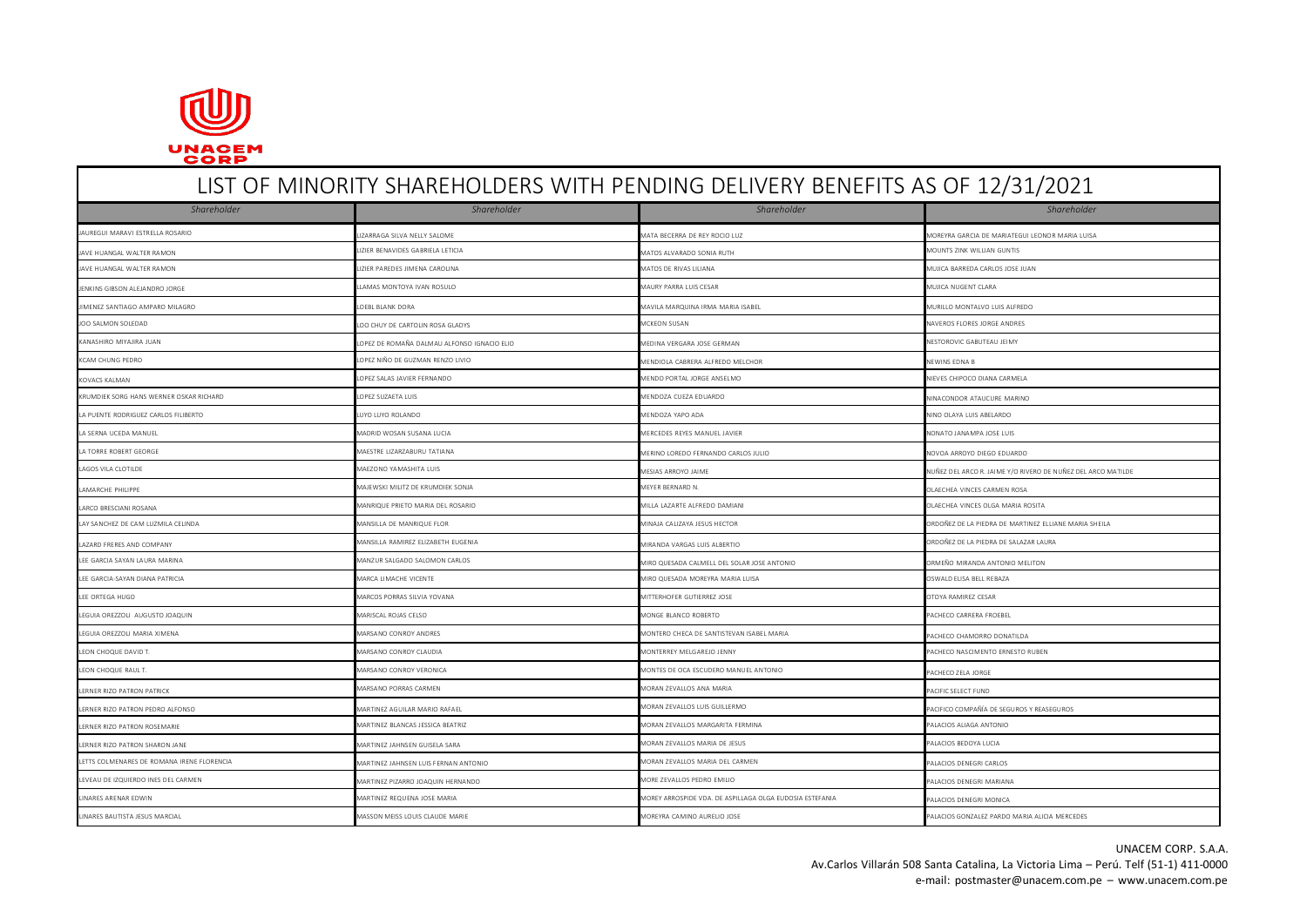

# LIST OF MINORITY SHAREHOLDERS WITH PENDING DELIVERY BENEFITS AS OF 12/31/2021 *Shareholder Shareholder Shareholder Shareholder* PALACIOS GONZALEZ SANTIAGO **processo en control de processo de CAMINO ANA MARIA** revoredo luna ricardo eleazar revoredo luna ricardo eleazar romano eleazar romano eleazar romano eleazar romano eleazar romano eleazar romano PALACIOS MOREYRA AURELIO E CONSTANTINO E PLENGE SEGERSBOL GUSTAVO HERBERT CHE ANNO 2002 ANNO 2002 ANNO 2002 AURELARD REY MATA GUILLERMO CHE ANNO 2002 ANNO 2002 ANNO 2002 ANNO 2002 ANNO 2002 ANNO 2002 ANNO 2002 ANNO 2002 AN PANTOJA CRESPO NOELA POLAS RODRIGUEZ LUZ PLENGE SEGERSBOL INGRID REY MATA MARISABEL REY MATA MARISABEL REY MATA MARISABEL REGERSBOL INGRID REY MATA MARISABEL REGERSBOL INGRID REY MATA MARISABEL REGERSBOL INGRID REY MATA MA PANTOJA HERNANDEZ DE CUADROS CELINDA PLENGE THORNE MARIA ELENA TERESA REY POLIS JOSE RICARDO PLENGE THORNE MARIA ELENA TERESA ROJAS JORGE HUMBERTO POLASTRI VEGA MARCO ANTONIO POLASTRI VEGA MARCO ANTONIO REY REY DE HUDTWALCKER SYLVIA ROMAÑA GUTIERREZ DE ALFARO CARMEN YOLA POLTTI LAGUNA JULIO ROBERTO CONSUELO REY REY DE LAGHI GRACIELA ROMERO BERROCAL DE SALAS MARY CONSUELO POMALAYA ALIAGA CRISTINA REY REY DE MUFARECH MONICA REY REY DE MUFARECH MONICA ROMERO CONDE CESAR ITALO POMALAYA TACURI VILMA ROSARIO POMALAYA TACURI VILMA ROSARIO REY REY EDUARDO REY REY EDUARDO ROMERO CONDE CRUZ VICTORIA ROMERO CONDE CRUZ VICTORIA POMEZ DE HERRERA ROSA A. Y HERRERA ROSA A. Y HERRERA BOLIVAR HUGO ANTONIO POMEZ DE HERRERA BOLIVAR HUGO ANTONIO PAZ TCHIMINO ANDRES PORTELLA GARCIA MARIA DEL ROSARIO REY REY LUCIA ROMERO CONDE JOHN ELVIS PAZOS CANLLA BERTHA POVIS ABAD FROILAN POVIS ABAD FROILAN POVIS ABAD FROILAN REY REY REFRAFAEL ROMERO CONDE DUANA MARGARITA PAZOS URRESTI VDA. DE GAMARRA ANA MARIA SUSANA POZO ESPINOZA EDITH POZO ESPINOZA EDITH POZO ESPINOZA EDITH POZO ESPINOZA EDITH POZO ESPINOZA EDITH POZO ESPINOZA EDITH POZO ESPINOZA EDITH POZO ESPINOZA EDITH POZO ESPINOZA E PENDERA GONZALES ARNOLDO ARTURO PREBLE DE OLAZ MARIA ANTONIETA REY UGAZ VDA DE AGUIRRE MARIA LIANA REY UGAZ VDA DE AGUIRRE MARIA LIANA ROMERO TUTAYA MAURO TUTAYA MAURO TUTAYA MAURO TUTAYA MAURO PREBLE DE OLAZ MARIA NTONIET PERALTA JAUREGUI WALDO ANDRES PRODEINSA PRODEINSA PRODEINSA PRODEINSA REYES SANTOS SEVERIANO ROSALES DIESEL S.A.C. PROSALES DIESEL S.A.C. PRODEINSA PRODEINSA PRODEINSA PRODEINSA PRODEINSA PRODEINSA PRODEINSA PRODEINSA PROD PERALTA ROSAS FABIAN B PROMOTORA OQUENDO S.A. PROMOTORA OQUENDO S.A. PROMOTORA OQUENDO S.A. PROMOTORA OQUENDO S.A. PROMOTORA OQUENDO S.A. PROMOTORA OQUENDO S.A. PROMOTORA OQUENDO S.A. PROMOTORA OQUENDO S.A. PROMOTORA OQUEN PUCCINELLI VILLANUEVA JORGE ALDO PUCCINELLI VILLANUEVA JORGE ALDO RICKE GUZMAN ARTURO HERNAN RICKE GUZMAN ARTURO HERNAN ROSENBERG LAFFOSE VDA DE MANERO MARIA ANTONIETA PEREA RIVERA SANDRA ANALY **REA RIVERA SANDRA ANALY COLOREDOR DE CONTRA COLOREDORO DE COLOREDORO DE PEREZ ELEODORO M.** ROYNAS Y COLOREDORO ANALY COLOREDORO DE ROYNAS Y COLOREDORO DE REA REA REA REA REA ROYNAS Y COLOREDORO D PEREZ ANDALUZ KARINA NELLY **RELANDA RELANDA RELANDA RELANDA DE LA TORRE GERMAN** QUINTEROS GARAYCOCHEA CLAUDIA **RELANDA RELANDA RELANDA RELANDA RELANDA RELANDA RELANDA RELANDA RELANDA RELANDA RELANDA RELANDA RELANDA RELANDA** PEREZ DE JONES MARIA GUADALUPE QUIROZ CASTREJON TEOFILO RIOS ROMANI DORA RUIZ DE LA TORRE JACOBA PEREZ DE LA PIEDRA ENRIQUE ANIBAL QUISPE CALLE OSCAR CHARGE CESAR RIOS THERESE CESAR RIOS THERESE CESAR RIOS THERESE CESAR RIOS THERESE CESAR RIOS THERESE CESAR RIOR DE PAREDES MARTHA PEREZ GUILLEN MANUEL FROILAN COLLERN MANUEL AND RUIZ PALOMINO EILEEN MIRELLA DUSPE HUISA JUSTO COLLERN MANUEL PALOMINO EILEEN MIRELLA PERNAS DIAZ RAMIRO FERNANDO RAFFO TOWNSEND CARLA CATALINA RIVERO RE TEJADA ADRIANA DELIA RIVERO RE TEJADA ADRIANA DELIA RIVERO RE TEJADA ADRIANA DELIA RIVERO RE TEJADA DELIA RIVERO RIVERO RIVERO RE TEJADA DELIA RIVERO RIVE PERRONI USANDIVARAS GINO ANTONIO CONTENEDO ESTAR RAFFO TOWNSEND CESAR RESTUARDO EN ENGLANDO EN ENGLANDO EN ENGLANDO EN ENGLANDO EN ESTUARDO EN ENGLANDO EN ENGLANDO EN ENGLANDO EN ENGLANDO EN ENGLANDO EN ENGLANDO EN ENGLAND PERRONI I ISANDIVARAS MARIO ALBERTO TADEO RAMIREZ GARCIA CARMEN ELIA RIZO PATRON BOYLAN PETER SAAVEDRA QUISPE CHRISTOPHER NARCISO PERUVAL CORP S A PANAMA RAMIREZ GUILLEN VDA. DE CLEMENTE FORTUNATA RIZO PATRON DE LA PIEDRA MARCELO SALAZAR CARRILLO ALBERTO PERSEN SAINZ DE CUNEO MARIE JOHANNA RAMIREZ VIRU FAMIREZ VIRU FAMIREZ VIRU FAMIREZ VIRU FAMIREZ VIRU FAMIREZ ARTURO FRANCISCO RAMIREZ PATRON MENENDEZ ARTURO FRANCISCO SALAZAR LAZO VDA. DE CESPEDES ANGELA FILOMENA PIAGGIO FERRARO GINO TULIO CONSTRUIDO CONSTRUIDO CONSTRUIDO RAMOS LEVANO JULIAN RODAS ALVITEZ MARIA GUISSELLA CONSTRUIDO CONSTRUIDO CONSTRUIDO CONSTRUIDO CONSTRUIDO CONSTRUIDO CONSTRUIDO CONSTRUIDO CONSTRUIDO CONSTRUIDO CO AGGIO FERRARO PINE MARIA ROSA **REDHEAD ZAPATA ANDRES** RODAS DE LA CRUZ SEGUNDO HIPOLITO CONSIDERATA ANDRES RAMOS ERNESTO Y/O NANCY PERALTA AGGIO ROMANI DE ARAMBURU NICE MARIA **REMENIK SCHAPIRA RAUL RODRIGUEZ ELETA MARIA SOLEDAD RODRIGUEZ EZETA MARIA SOLEDAD ROCIO** SAMARDZICH SUCCAR GEORGE RAFAEL PER PER NON ANNELLA REMOLINA DE LA PIEDRA LUCIA MARIA RODRIGUEZ LESCANO FRANCISCA RODRIGUEZ LESCANO FRANCISCA SAMBUCETI CANESSA EDUARDO LEONARDO LEONARDO LEONARDO LEONARDO LEONARDO LEONARDO LEONARDO LEONARDO LEONARDO LEONA PIAGGIO VDA. DE NIETO BRUNA REMOLINA DE LA PIEDRA RAMON AUGUSTO CONCEPCION REMORIGUEZ O. HERMENEGILDO Y PALOM SAN MIGUEL BELLIDO CONCEPCION REMOLINA DELGADO RAMON RAMIRO REMOLINA DELGADO RAMON RAMIRO RODRIGUEZ PALACIOS ARQUIMEDES SANCHEZ AIZCORBE DE SUITO ELENA NEDA MARTINEZ GLADYS SANCHEZ LIHON ARISTIDES JUVENAL RETTO VARGAS MIGUEL GODOFREDO **ROJAS ARTEAGA LUIS SANCHEZ LIHON ARISTIDES JUVENAL**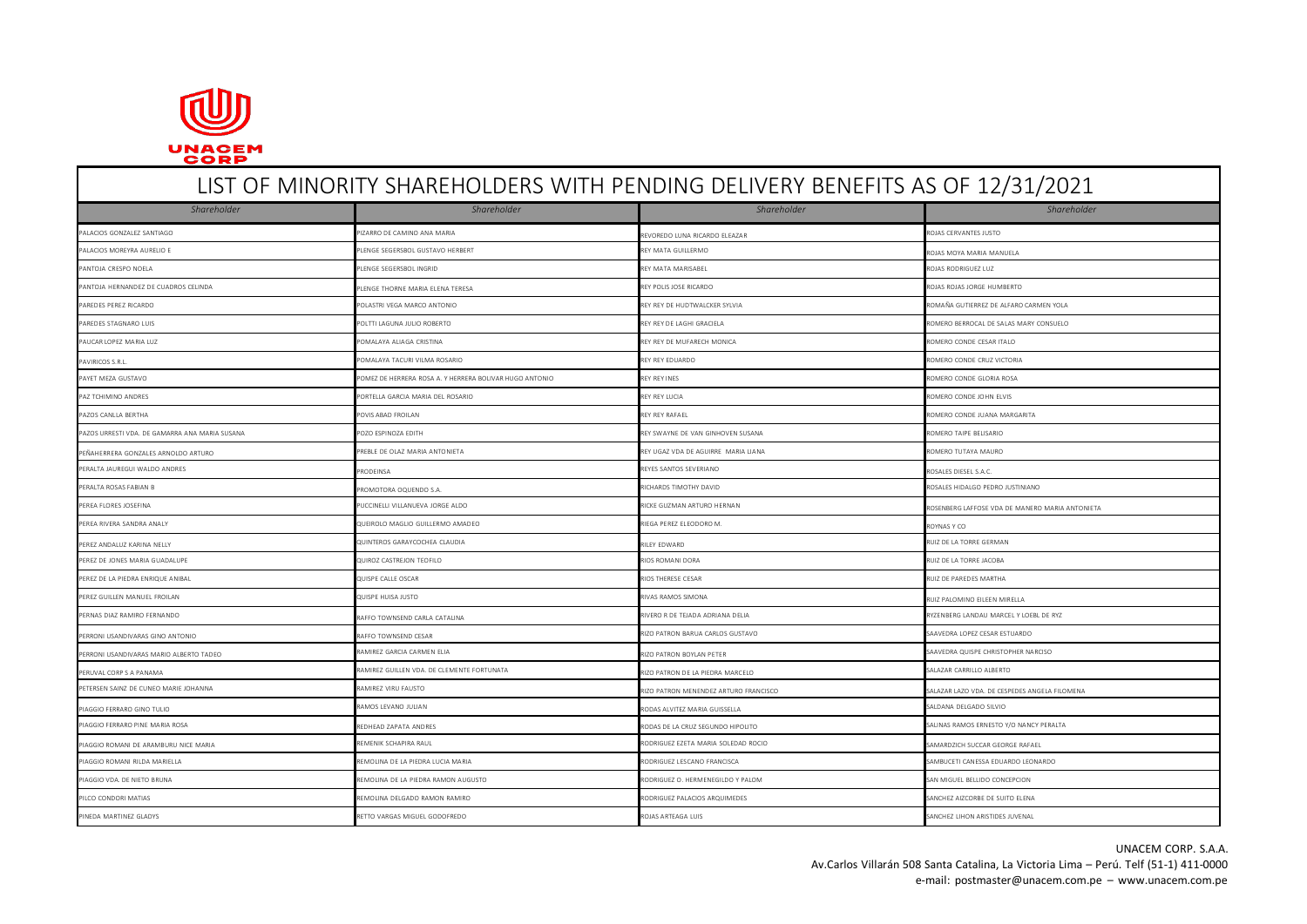

# LIST OF MINORITY SHAREHOLDERS WITH PENDING DELIVERY BENEFITS AS OF 12/31/2021 *Shareholder Shareholder Shareholder Shareholder* SANDOVAL OREJUELA HERMINIO SUCA DIAZ PEDRO JULIAN SUCA DIAZ PEDRO JULIAN TEPE AND COMPANY TEPE AND COMPANY TEPE AND COMPANY SUCA DIAZ PEDRO ON SUCA DIAZ PEDRO JULIAN TEPE AND COMPANY TEPE AND COMPANY SUCA DIAZ PEDRO ON SUC SANTIAGO CASTILLO CLAUDIO SUCAPUCA TURPO JUAN PERCY SUCAPUCA TURPO JUAN PERCY TERRONES SILVA LUIS TERRONES SILVA LUIS SUCAPUCA TURPO JUAN PERCY SUCAPUCA TURPO JUAN PERCY TERRONES SILVA LUIS TERRONES SUCA ENCLOREDOMINGUEZ J SANTOS MATOS GREGORIA SUCESION ANTONIO URRO ALLEGRETTI SUCESION ANTONIO URRO ALLEGRETTI SUCESAR AUGUSTO SUCESAR AUGUSTO SUCESAR AUGUSTO SUCESAR AUGUSTO SUCESAR AUGUSTO SUCESAR AUGUSTO SUCESAR AUGUSTO SUCESAR AUGUSTO SUCESA SARAVIA SANDOVAL AGAPITO ABSALON SUCESION CARLOS ARISTIDES ALVARADO ESCOBAR TICERAN ARIZA DE VALDIVIA AMELIA ENCARNACION SANDOVAL AGAPITO ARIGAS DE MAYAUTE EMILIA SAURI MENDOZA ROMULO ERIBERTO SUCESION ENRIQUE BARREDA ARAMBURU SUCESION ENRIQUE BARREDA ARAMBURU TITICOCHA ARAYA CARLOS TITICOCHA ARAYA CARLOS SUCESION ENRIGAS DEL AGUILA KAY MARIA SEEGER KLINGE ALBERTO SUCESION GUILLERMO WU CHANG SEEGER ON TODE DE ROMAÑA LUISA EMILIA SUCESION SUCESION GUILLERMO WU CHANG SUCESION GUILLERMO WU CHANG SUCESION SULLERMO WU CHANG SUCESION SULLERMO WU CHANG SUCESION SULLER SEEGER KLINGE ALEXANDRA SUCESION HECTOR GREGORIO HEREDIA ROSALES TORIBIO SANTIAGO VENANCIO SANTIAGO VENANCIO SANTIAGO VENANCIO SANTIAGO VENANCIO SANTIAGO VENANCIO SANTIAGO VENANCIO SANTIAGO VENANCIO SANTIAGO VENANCIO SANTI SEEGER KLINGE CORINA ELENA SUCESION DESPREDINISUS LOPEZ OTERO SUCESION JESUS LOPEZ OTERO TORRE TOMASTO GUMERCINDO TORRE TOMASTO GUMERCINDO VASQUEZ QUIROZ MARIO FERNANDO SEEGER KLINGE SYLVIA SUCESION JESUS POLAR VALDIVIA SUCESION JESUS POLAR VALDIVIA SEEGEN SUCESION JESUS POLAR CARLOS EDUARDO SUCESION JESUS POLAR VALDIVIA SUCESION JESUS POLAR CARLOS EDUARDO SUCESION JESUS POLAR VALDIVIA SU SEGOVIA RAYME JUAN AUGUSTO SUCESION JUAN JOSE FORTI ARRESE SUCESION JUAN JOSE FORTI ARRESE SUCESION JUAN JOSE FORTI ARRESE SUCESION JUAN JOSE FORTI ARRESE SUCESION JUAN JOSE FORTI ARRESE SUCESION JUAN JOSE FORTI ARRESE SUC SUCESION LEONCIO GUTARRA TELLO TOYOFUKO TOYOFUKO TOYOFUKO TOYOFUKO TOYOFUKO MARGARITA KEIKO VEGA ZAPATA CARLOS Y YOLANDA CHAVESTA DE SEMINARIO PIZZORNI ROBERTO ALEJANDRO SUCESION MANUEL ANDRES CHANG CHING TRELLES BARNETT ALBERTO SUCLES EN SUCCESION MANUEL ANDRES CHANG CHING TRELLES BARNETT ALBERTO SUCCESION MANUEL ANDRES CHANG CHING SUCCESION MANUEL AND SEMINARIO SEMINARIO MIGUEL RICARDO SUCESION SUCESION MANUEL MOREYRA LOREDO SUCESION SEMINARIO ESPERE TRELLES NATTERS MARIA DESIREE SALTERS ANNE MOREYRA LOREDO SUCESION SUCESION DESIREE SALTERS MARIA DESIREE SALTERS MARIA D SERRA GUERRA JORGE MARCELO SUCESION MARIA ELISA CONROY DIEGUEZ SERRA TRISTAR CORPORATION TRISTAR CORPORATION SUCESION MARIA ELISA CON SUCESION MARIA ELISA CONROY DIEGUEZ SERRA TRISTAR CORPORATION TRISTAR CORPORATION SUCESI SHIKIYA TAIRA DE DEJO JUANA SUCESION DARIO TUBINO MONGILAR SUCESION MARIO TUBINO MONGILAR SHIKIYA TAIRA OSE ALBERTO SUCESION DARIO TUBINO MONGILAR SUCESION DARIO TUBINO MONGILAR SUCESION DARIO TUBINO MONGILAR SUCESION DAN SHINSATO OKUMA ALICIA SUCESION PEDRO FERNANDEZ ESCUZA UNIVERSION PEDRO ETERNANDEZ ESCUZA UEHARA UEHARA UEHARA AUGUSTO UEHARA AUGUSTO UNIVERSION PEDRA LUZ MARIA SHU YIP NURIA CECILIA SUCESION ROSA ELENA SPALLAROSSA PODESTA UGARTE DE LOS HEROS MARIA DEL CARMEN SELLA SPERA EGOCHEAGA OSCAR ELIAS SILES GARIBOTO ENRIQUE SUCESION SATURNINO SERNA BENITES SUCESION SATURNINO SERNA BENITES SUCESION SATURNINO SERNA BENITES SUCESION SATURNINO SERNA BENITES SUCESION SATURNINO SERNA BENITES SUCESION SATURNINO SERNA BENITES S SIMOES BARATA JORGE ENRIQUE SUCESION SUCESION SUCESION WALTER PRAMER REITER SUCESION WALTER PRAMER REITER SUCESION WALTER PRAMER REITER SUCESION WALTER PRAMER REITER SUCESION WALTER PRAMER REITER SUCESION WALTER PRAMER REI SUDAMERICANA DE INVERSIONES S.A. URIARTE MARIANI MARIA DEL CARMEN VIDAL CASTILLO FELIX H. VIDAL CASTILLO FELIX H. SOLANO CUYUBAMBA JESUS EDMUNDO SULTA SULTAPUMA SAYAGO PEDRO PABLO SOLANO SULTA DE URQUIZO BOLAÑOS NEDI TARCILA SOLANOS NEDI TARCILA SOLANOS NEDI TARCILA SOLANOS NEDI TARCILA SOLANOS NEDI TARCILA SOLANOS NEDI TARCILA SOLANO SOLANO QUISPE DE GAYOSO LUCILA NA SUZUKI SAUSTEGUI LUISA SUZUKI SAUSTEGUI LUISA VALDEIGLESIAS LOAYZA LEOPOLDO VALDEIGLESIAS LOAYZA LEOPOLDO VILLANUEVA ESTRADA MANUEL SOLER MC EVOY ALBERTO ANGEL SWISS BANK CO. SOLER SOLER MANAGEMENT OF SOLER MANAGEMENT OF SOLER SOLER SOLER SOLER AND SOLER SOLER AND SOLER SOLER SOLER SOLER SOLER SOLER SOLER SOLER SOLER SOLER SOLER SOLER SOLER SOLER SOLER SOLLER RIVAS LUZ PATRICIA TABOADA DEL CASTILLO DE GRAÑA ROSA MERCEDES VALDIVIA CAMACHO BETTY VILLARAN RINCON LUIS Y ELENA ZEGARRA DE SOTA NADAL DOMINGA SOTA TANCO DE CHAVEZ ISABEL SABEL SOTA DE CHAVEZ UN CALDIVIA CAMACHO CARMEN LOURDES SOTA NADA CAMACHO CARMEN LOURDES VILLAVERDE ARIAS LUIS ROBERTO SOTOMAYOR BLAS CARLOS ALBERTO **TAPULLIMA LOPEZ MAURO NALLO SOTOMATION** VALDIVIA CAMACHO MARIA MERCEDES VILLON DURAND JULIO MARTIN NSA LOSSIO AURELIO JOSE DIONISIO CHIRINOS LUCIA CONSTANTE DE GUTARRA LILA CONSTANTE DE CONSTANTE DE VIVANCO CHIRINOS LUCIA SOUSA LOSSIO GRACIELA RENEE **TECNICA METALICA INGENIERO S.R.** VALENCIA LEON ROBERTO ANGEL VORDEN ENGLISTIAN NORMBAUMEN NN CHRISTIAN OUSA LOSSIO RENEE YOLANDA MARTHA NARTHA TEJADA RIVERA MARIANA LIZETH VALENZUELA AGUIRRE LUZ GLADYS VALENZUELA AGUIRRE LUZ GLADYS VALENZUELA AGUIRRE LUZ GLADYS VALENZUELA AGUIRRE LUZ GLADYS VALENZUELA AGUIRRE LUZ GLADYS VAL OUSA LOSSIO SORAYA SOCORRO SONA SOCORRO SONA SOCORRO SONA CELO CONSTRUIDA E TEJADA VEGA EDGAR MARCELO CONSTRUIDA EN ANALA ALONSO ROBERTO VALENZUELA AYALA ALONSO ROBERTO VALENZUELA AYALA ALONSO ROBERTO VALENZUELA AYALA ALON SOUSA PINILLOS ERNESTO FRANCISCO ALFONSO CONSTANCIONAL EN ENGLECIAL EN TELGE LUNA GERMAN EDGAR VALENZUELA CUELLAR ULIA CUELLAR JULIA CUELLAR JULIA CUELLAR JULIA CUELLAR IN ANTENIS ERNESTO FRANCISCO ALFONSO CONSTANTO POR SE  $SUSA \text{ RUDI} \text{ REDO} \text{ REDO} \text{ REDI} \text{ REDI} \text{ REDI} \text{ REDI} \text{ RDEI} \text{ RDEI} \text{ RDEI} \text{ RDEI} \text{ RDEI} \text{ RDEI} \text{ RDEI} \text{ RDEI} \text{ RDEI} \text{ RDEI} \text{ RDEI} \text{ RDEI} \text{ RDEI} \text{ RDEI} \text{ RDEI} \text{ RDEI} \text{ RDEI} \text{ RDEI} \text{ RDEI} \text{ RDEI} \text{ RDEI} \text{ RDEI} \text{ RDEI} \text{ RDEI} \$ SPALLAROSSA PODESTA ELENA TENORIO CHASSELOUP DE CHACON DIANE ELENA VALLADARES DIAZ DIANE AGOGLIA WIESE DE DUCASSI VIRGINIA